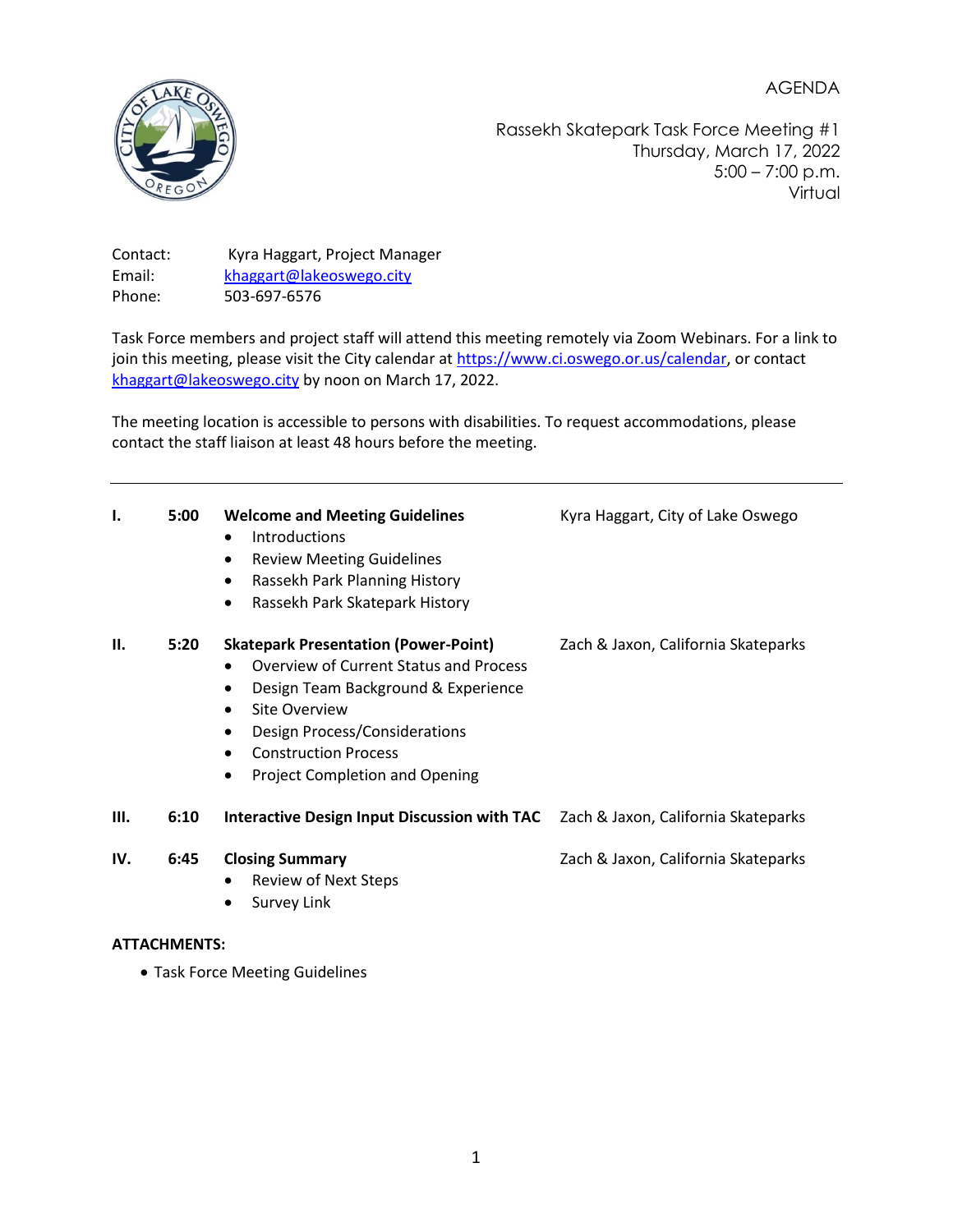

# RASSEKH SKATEPARK TASK FORCE MEETING GUIDELINES

MARCH 2022

### Project Background

The Parks and Recreation Department has been directed by City Council to develop a 10,000-squarefoot skatepark in conjunction with the overall park development at the future Rassekh Park property on Stafford Road. The skatepark will be located on the northeast corner, visible from Stafford Road, and will be integrated with other elements of the park, including a multi-sports field, parking, picnic shelter, play area. The City is excited to be partnering with California Skateparks to design and build this new amenity for the Lake Oswego skating community. Design and construction of the skatepark will be closely coordinated with the overall development of Rassekh Park.

# Task Force Purpose and Charge

Working with the City and California Skateparks, the Task Force will contribute ideas and insight into the design considerations and desired features for the Rassekh Skatepark. The Task Force will be asked to consider their own personal experience and the needs of the community as they provide feedback on design consideration. Task Force members will be ambassadors for the project, ensuring that all voices are heard and that the community's input is reflected in the design discussions. The Task Force will also be responsible for reviewing designs produced by the project team.

The Task Force is not tasked with developing group recommendations or making final design decisions. Task Force feedback and recommendations will be summarized in meetings and considered by the project team and City Council, when appropriate (to be determined by staff).

# Meeting Guidelines

All Task Force participants agree to act in good faith in all aspects of decision-making. This includes being honest and refraining from any actions or undertakings that will undermine or threaten the process in any manner. This also includes behavior outside of meetings. Expectations include:

- Arrive on time and be prepared.
- Share the air. Only one person will speak at a time, and we will allow others to speak once before we speak twice.
- Express our own views or those of our constituents; don't speak for others at the table.
- Listen carefully and keep an open mind.
- Respect the views and opinions of others, and refrain from personal attacks, both within and outside of meetings.
- Refrain from having side conversations when others are speaking.
- Focus questions and comments on the subject at hand and stick to the agenda.